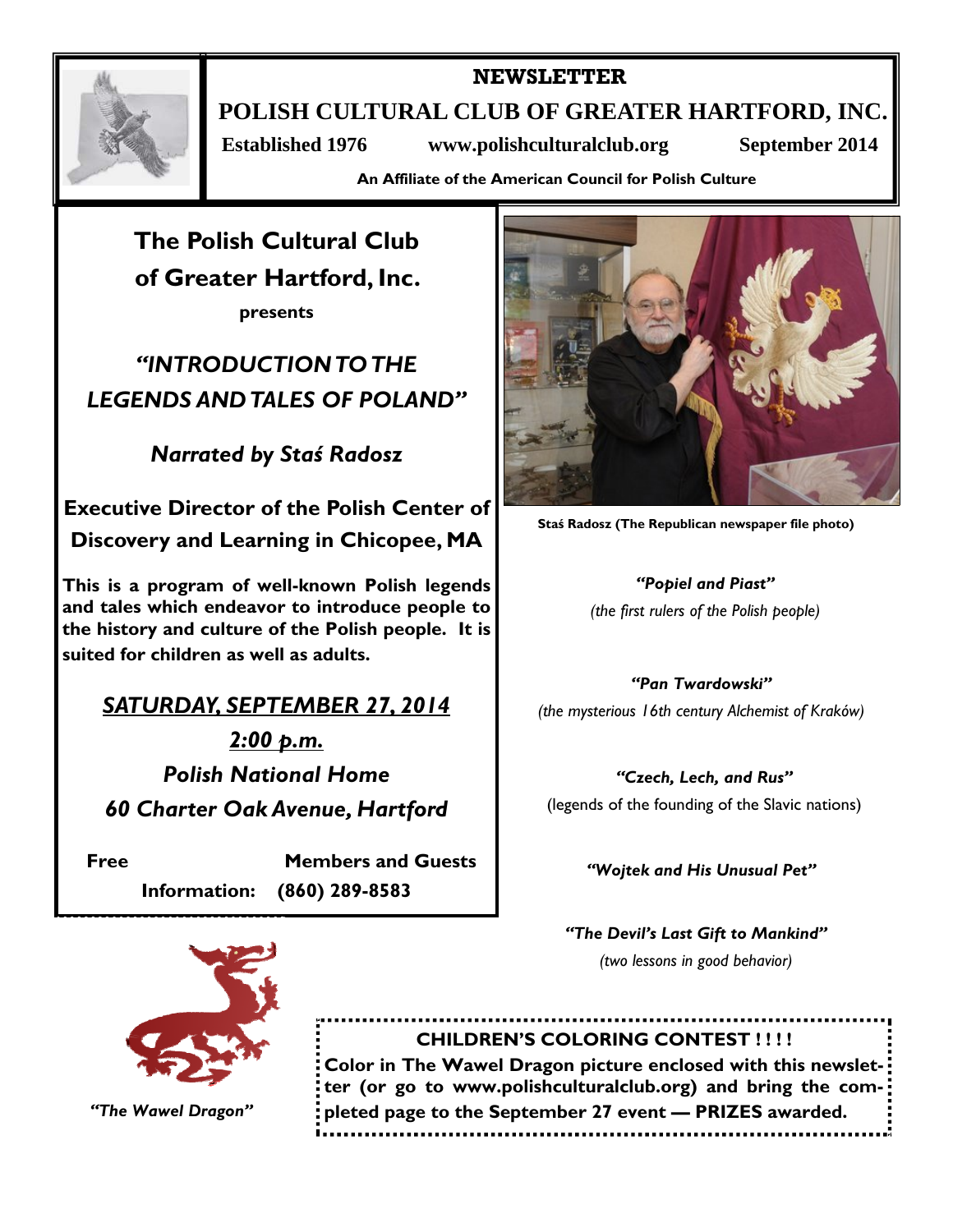

## *Page 2* **NEWSLETTER**

### **CO-PRESIDENTS' MESSAGE**

Greetings! We hope that everyone enjoyed their summer holidays and now are ready to help us gear up for our fall and winter events. There is an active program schedule in place and ample opportunity to get involved with old and new friends.

Please note that our first fall event with Staś Radosz, "Introduction to Legends and Tales of Poland," will be held on Saturday, September 27 at the Polish National Home. Staś is a premier storyteller and performer and all who attend will learn from and enjoy his presentation. Bring a young guest or two with you.

At our Annual Meeting in November, elections will take place for various Officer positions — President, 1st Vice President, Recording Secretary, Corresponding Secretary, Assistant Treasurer, and Historian. The Nominating Committee is open to candidate suggestions. Please share your ideas with Pat Archie (860) 289-8583 or Anna-Mae Maglaty (860) 521- 7621. Our Club will reach a milestone in 2016 with the celebration of its 40th anniversary. Ideas for a gala event are already being discussed.

Please begin thinking about the Szopka Festival, which is scheduled for Sunday, November 30. Set aside any unused items for the Unique Boutique and look for sale items valued at \$20 or more that might be donated to the Raffle Table. Szopka is a major Club effort and we need as many volunteers as possible. If you are asked to participate in any way, please say YES. The Club is honored and proud to be able to continue to host this fixture in Polonia's holiday calendar. It is an event that brings Poles and non-Poles together, and it should be supported and encouraged by those who cherish their heritage and culture. Please see the letter of introduction. which is enclosed, to be used by anyone who would like to solicit raffle donations from community establishments. Also, if you know of vendors who might like to rent a table and sell their wares at Szopka, please contact Gini Pudlo at (860) 659- 0356 or e-mail at ginipudlo@att.net.

We wish to thank everyone on our Board, as well as all members, who contribute their time and/or financial support for the benefit of the Club. There would be no Club without this continued involvement, and that would result in a major loss to the community of Greater Hartford Polonia.

In closing, we would like to extend a warm welcome to new members **Jacek and Jackie Borkowski** of Rocky Hill.

Clifford Archie and Anna-Mae Maglaty Co-Presidents, Polish Cultural Club of Greater Hartford, Inc.

# **SCHOLARSHIP RECIPIENTS AND STRAWBERRY SHORTCAKE RECEPTION**

It is with immense pride that the Club congratulates the five recipients of the 2014 PCCGH Jennie Marconi-Javorski Scholarship. They were honored at a ceremony held at the Polish National Home on June 19. Each scholar received a check for \$1,000.



L to R: Tara Kowalski, Colchester; Hannah Milewski, Bolton; Kamila Orzechowski, Wethersfield; Nathan Zlotnick, Glastonbury, and Peter Zujko, West Hartford

Co-Presidents Anna-Mae Maglaty and Cliff Archie extend a huge "thank you" to the five ladies who prepared the tasty strawberry shortcake desserts that more than 55 attendees enjoyed: Pat Archie, Gen Bednarz, Jen Jaronczyk, Ann Oleasz, and Elizabeth Sikorsky. Special recognition goes to Ann Oleasz who personally baked all the delicious shortcakes. Dziękuje bardzo.

Congratulations to Board member, Ursula Brodowicz, whose paintings are currently being showcased in the Dining Room of the Polish National Home. Stop in and enjoy the work of an especially talented artist, and one of our own.





**NEWSLETTER STAFF Editor: Frances Pudlo (francespudlo@att.net) Assistant Editor: Anna-Mae Maglaty Staff: Carol Bogon Phelan, Nancy Yiznitsky**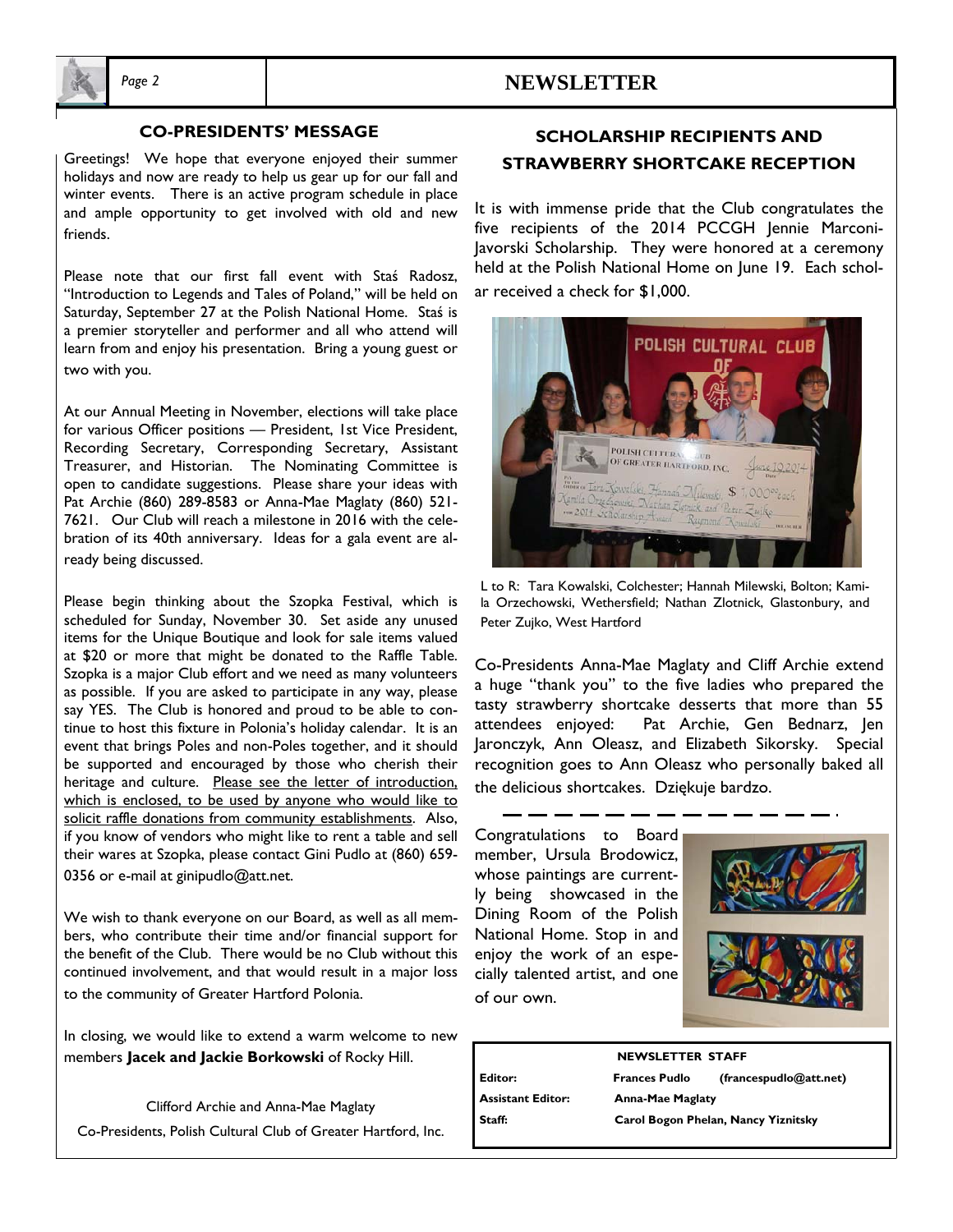## **Polish Cultural Club of Greater Hartford, Inc.** *Page 3*

### **DID YOU KNOW . . . . that Kevlar was invented by a Polish female chemist?**

**Stephanie L. Kwolek,** the inventor of Kevlar, a virtually bulletproof fiber that has saved thousand of lives, died on June 16, 2014 in Wilmington, DE at the age of 90. Ellen Kullman, the chief executive of DuPont Company called Ms. Kwolek "a true pioneer for women in science." Kevlar is probably best known for use in body armor, particularly bulletproof vests. The product has found its way into all corners of the modern world, being used in car tires, boots for firefighters, hockey sticks, tennis rackets, cut-resistant gloves, fiber-optic cables, fire -resistant mattresses, armored limousines, and even canoes. It is used in building materials, making them bomb-resistant, and also to reinforce overtaxed bridges. Since the 1990s, Kevlar vests have been further reinforced with ceramic plates to withstand rifle fire. Military helmets



**Stephanie L. Kwolek, Inventor of Kevlar** 

have been lined with up to 24 layers to make them less vulnerable to penetration by shrapnel.

The research that led to Kevlar began in the early 1960s, when women were a rarity in industrial chemistry. Ms.



**Kevlar Vest** 

gy had been sold.

in a laboratory spinneret, a machine used to remove liquid solvent and leave behind fibers. In "a case of serendipity," as she put it, it produced fibers of unusual stiffness. When tested in 1965, they were found to be five times as strong as steel of equal weight and resistant to fire.

Kwolek was part of a team at DuPont's research laboratory in Wilmington that was trying to develop a lightweight fiber that would be strong enough to replace the steel used in radial tires. At one point in 1964, Ms. Kwolek was struggling to convert a solid polymer into a clear, syrupy mixture but instead ended up with a thin and opaque liquid. This sort of cloudy solution was usually thrown away, but Ms. Kwolek persuaded a technician to test her solution

On the day she died, DuPont announced that the one-millionth vest made with Kevlar technolo-

Stephanie Kwolek was born to Polish immigrant parents in the Pittsburgh suburb of New Kensington, PA. Her father, John Kwolek, died when she was ten years old. He was a naturalist by avocation, and she attributed her interest in science to him, while acquiring an interest in fashion from her mother, Nellie Zajdel Kwolek. She earned an undergraduate degree in chemistry from what is now Carnegie Mellon University in Pittsburgh in 1946. She had aspirations of becoming a physician but could not afford the tuition to medical school. Instead she joined DuPont's textile chemistry facility in Buffalo before moving to the Wilmington lab in 1950. She led polymer research at DuPont until she retired in 1986. Following her retirement, Ms. Kwolek tutored high school students in chemistry, paying particular attention to grooming young women for work in the sciences. She received numerous awards for her achievements, among which was becoming the fourth woman to be added to the National Inventors Hall of Fame in 1995 and being added to the National Women's Hall of Fame in 2003.

Excerpted from The New York Times, June 21, 2014

### **ATTENTION PIEROGI MAKERS**

We are happy to announce that the kitchen at SS. Cyril and Methodius School on Groton Street in Hartford will be available to us for making our Szopka Festival pierogi



on **Saturday, October 4** and **Saturday, October 11 starting at 9:00 a.m.** All members and friends are invited to help with this important money-making effort. Please call Pat Archie at 860-289-8583 if you can help on one or both days. The congeniality and desserts are wonderful and contribute toward making this an enjoyable and memorable morning. We look forward to seeing you.

**Friends of the New Britain Public Library Book Sale** 

**October 15—18, 2014 Community Room 20 High Street, New Britain, CT 06051** 

**Books in Polish will be available and sell quickly. October 15: 3-6 p.m. (\$5.00 admission) October 16: 3-6 p.m. (free) October 17: 10 a.m.-4 p.m. (free) October 18: 9 a.m.—2 p.m. (free)** 

**Information: www.nbpl.info**